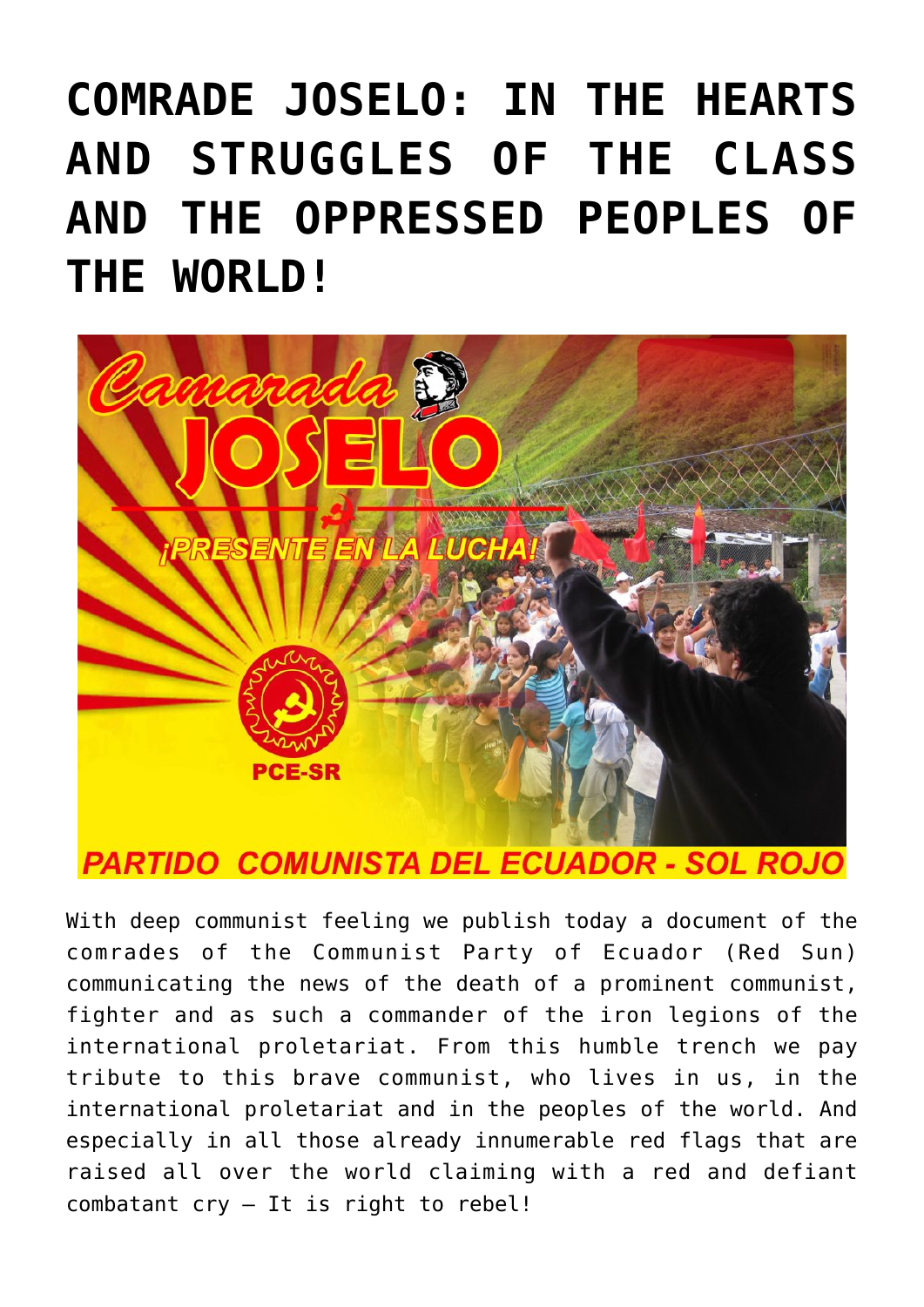#### **Honour and glory to comrade Joselo!**



*Proletarians of all countries, unite!*

### **COMRADE JOSELO: IN THE HEARTS AND STRUGGLES OF THE CLASS AND THE OPPRESSED PEOPLES OF THE WORLD!**

The Communist Party of Ecuador – Red Sun, with deep sorrow, announces the death of Comrade Joselo, founder and outstanding combatant of the PCE-SR.

Guerrilla, fighter; mass organizer. He was known in the slums of the capital as a formator of detachments of the proletariat; founder of the Committee of Poor Peasants of the North of the country; member of the most advanced military operations detachment of the Party. Loved and respected by the masses in the trade unions, markets, informal vendors, especially by the poor peasantry; hated and persecuted by the reactionaries and other louts of the old state, he gives an account that his life took the right course.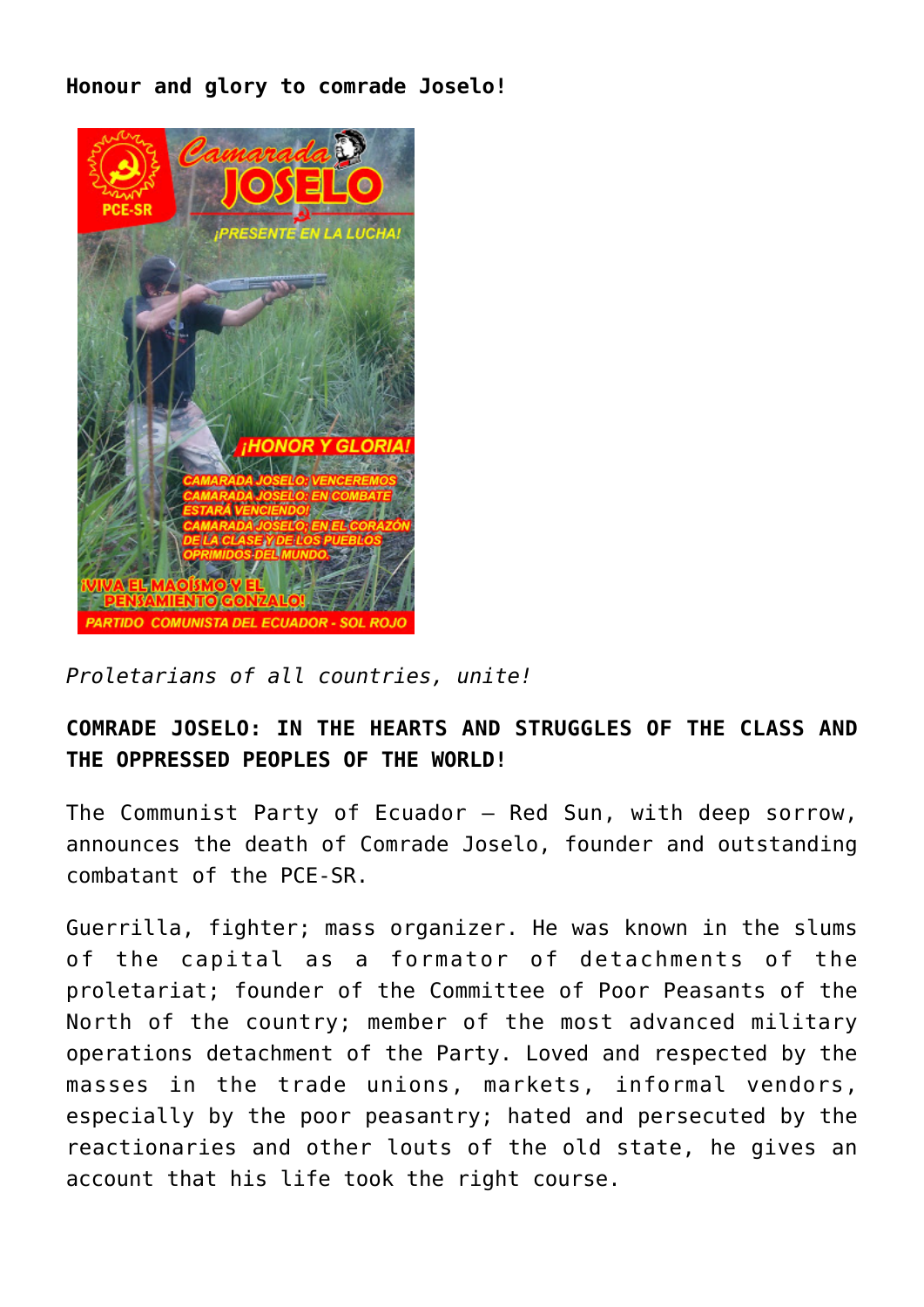A true builder of the instruments of the revolution. A fundamental pillar in the Party; tireless organizer and articulator of efforts and struggles in the Front; a firm and courageous militant of the germ of the People's Army where he participated in actions that make the class and the people proud.

Old mole, builder of life knowing that he should also be a destroyer of everything old; dialectic and consequent communist. He was a staunch defender of Marxism-Leninism-Maoism-Gonzalo Thought; especially Gonzalo Thought which he firmly held must be imposed as a higher stage of MLM.

Internationalist. Firm fighter against revisionism and opportunism. Frontal and with an immense capacity and will to face the party tasks. A great loss for the revolution in Ecuador and for the international proletariat.

Despite the fact that the reaction placed him as a strategic target, given the comrade's sagacity, he could never be identified or hit by the enemy in more than 30 years of uninterrupted struggle to organise the revolution, its instruments and other tasks to overflow with people's war.

A sudden health condition has given an account of his life, leaving in the heart of the class, the poor peasantry and our people a deep pain, but also a lot of light, conviction and commitment, whose expression will be enlivened in every action of struggle for the conquest of power for the class and the people.

A true commander of the proletarian revolution in the world has died; a man of thought and action, convinced of his principles, has died; in short, a communist whose mettle will be exposed in every drop of blood that we shed; in every battle won, in every combative line that inevitably leads us to the final goal of our struggles: communism.

**COMRADE JOSELO: IN COMBAT YOU WILL BE WINNING!**